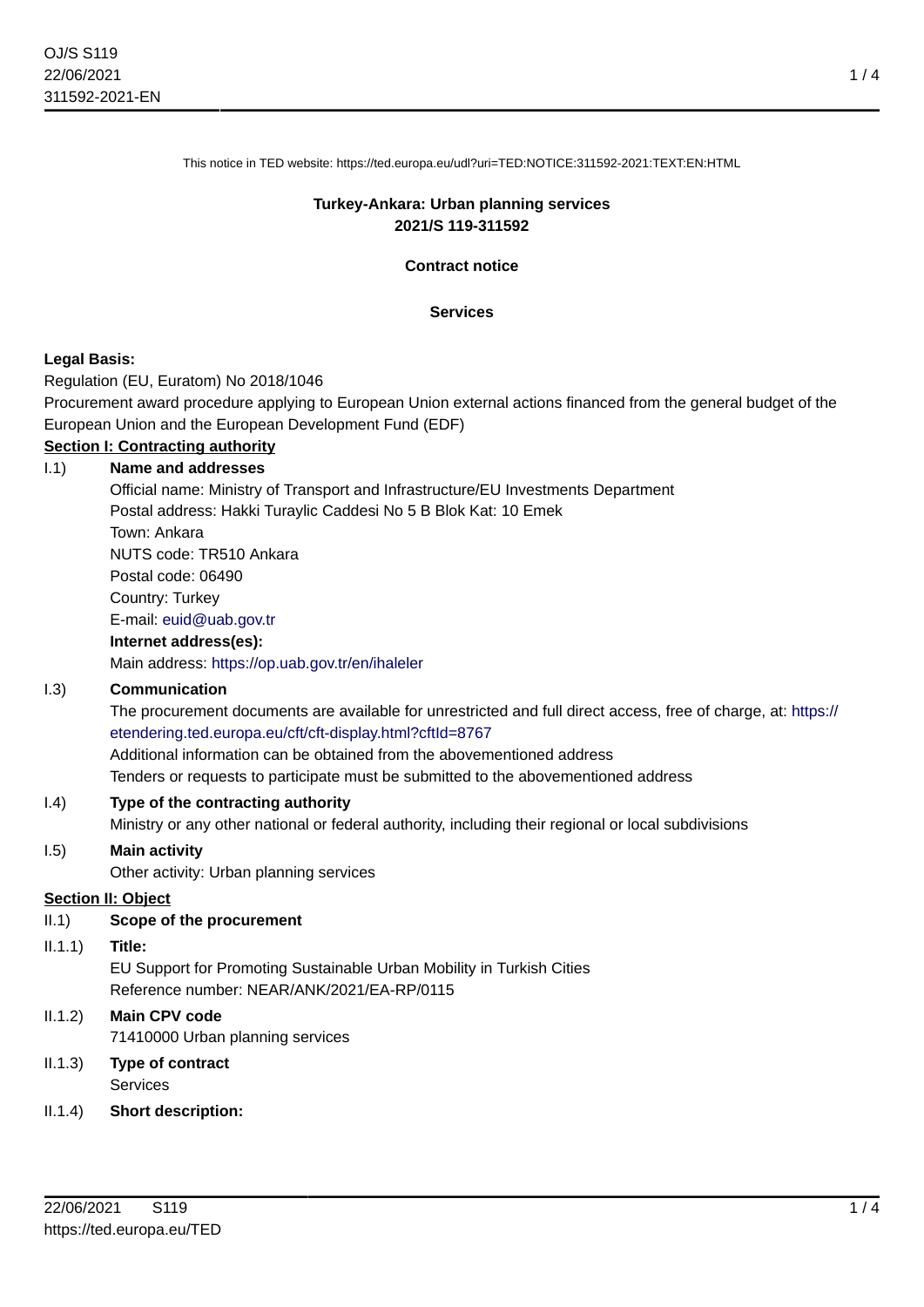The overall objective of the project of which this contract will be a part is to promote a shift from individual transport to sustainable, accessible and inclusive modes of sustainable urban mobility at both national and urban levels. The purposes of this contract is to support the policy dialogue and capacity building of municipalities on sustainable urban mobility and to promote European Mobility Week (EMW) in Turkey. II.1.5) **Estimated total value** Value excluding VAT: 2 398 564.00 EUR II.1.6) **Information about lots** This contract is divided into lots: no II.2) **Description** II.2.2) **Additional CPV code(s)** 71410000 Urban planning services II.2.3) **Place of performance** NUTS code: TR Türkiye Main site or place of performance: Turkey. II.2.4) **Description of the procurement:** EU support for promoting sustainable urban mobility in Turkish Cities. II.2.5) **Award criteria** Price is not the only award criterion and all criteria are stated only in the procurement documents II.2.6) **Estimated value** Value excluding VAT: 2 398 564.00 EUR II.2.7) **Duration of the contract, framework agreement or dynamic purchasing system** Duration in months: 36 This contract is subject to renewal: no II.2.9) **Information about the limits on the number of candidates to be invited** Envisaged minimum number: 4 Maximum number: 8 Objective criteria for choosing the limited number of candidates: The number of candidates is not limited. Please consult the procurement documents available at the address indicated in section I.3). II.2.10) **Information about variants** Variants will be accepted: no II.2.11) **Information about options** Options: no II.2.13) **Information about European Union funds** The procurement is related to a project and/or programme financed by European Union funds: yes Identification of the project: Pre-accession countries/new member states. II.2.14) **Additional information** Subsequent to the initial contract resulting from the current tender procedure, new services or works consisting in the repetition of similar services or works, up to the estimated amount of EUR 1 199 000, may be entrusted to the initial contractor by negotiated procedure without prior publication of a contract notice, provided the new

services or works are in conformity with the same basic project.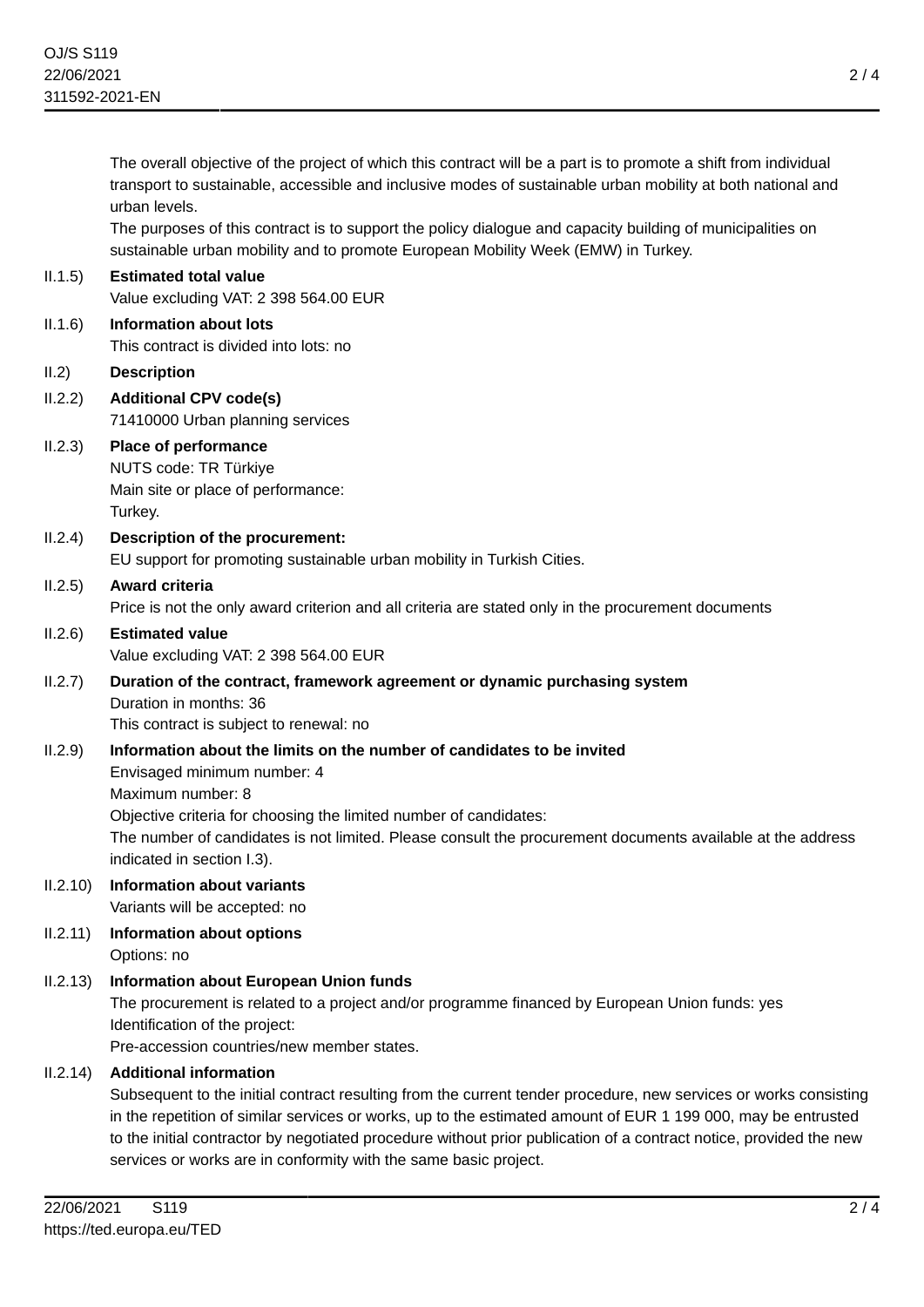#### **Section III: Legal, economic, financial and technical information**

- III.1) **Conditions for participation**
- III.1.1) **Suitability to pursue the professional activity, including requirements relating to enrolment on professional or trade registers**

List and brief description of conditions:

Please consult the procurement documents available at the address indicated in section I.3).

III.1.2) **Economic and financial standing** List and brief description of selection criteria:

> The economic and financial capacity required from the candidate or tenderer to perform the contract is detailed in the document A5f 'Additional information about the Contract Notice'.

- III.1.3) **Technical and professional ability** List and brief description of selection criteria: The professional and technical capacity required from the candidate or tenderer to perform the contract is detailed in the document A5f 'Additional information about the Contract Notice'.
- III.2) **Conditions related to the contract**
- III.2.2) **Contract performance conditions:**

Please consult the procurement documents available at the address indicated in section I.3).

#### **Section IV: Procedure**

IV.1) **Description**

- IV.1.1) **Type of procedure** Restricted procedure
- IV.1.3) **Information about a framework agreement or a dynamic purchasing system**
- IV.1.8) **Information about the Government Procurement Agreement (GPA)** The procurement is covered by the Government Procurement Agreement: no
- IV.2) **Administrative information**
- IV.2.2) **Time limit for receipt of tenders or requests to participate** Date: 05/08/2021 Local time: 14:00
- IV.2.3) **Estimated date of dispatch of invitations to tender or to participate to selected candidates** Date: 15/10/2021
- IV.2.4) **Languages in which tenders or requests to participate may be submitted:** English
- IV.2.6) **Minimum time frame during which the tenderer must maintain the tender** Duration in months: 6 (from the date stated for receipt of tender)

## **Section VI: Complementary information**

- VI.1) **Information about recurrence** This is a recurrent procurement: no
- VI.2) **Information about electronic workflows** Electronic payment will be used

# VI.3) **Additional information:**

Please consult the procurement documents available at the address indicated in section I.3). For any additional information, please refer to the document A5f 'Additional information about the Contract Notice'.

VI.4) **Procedures for review**